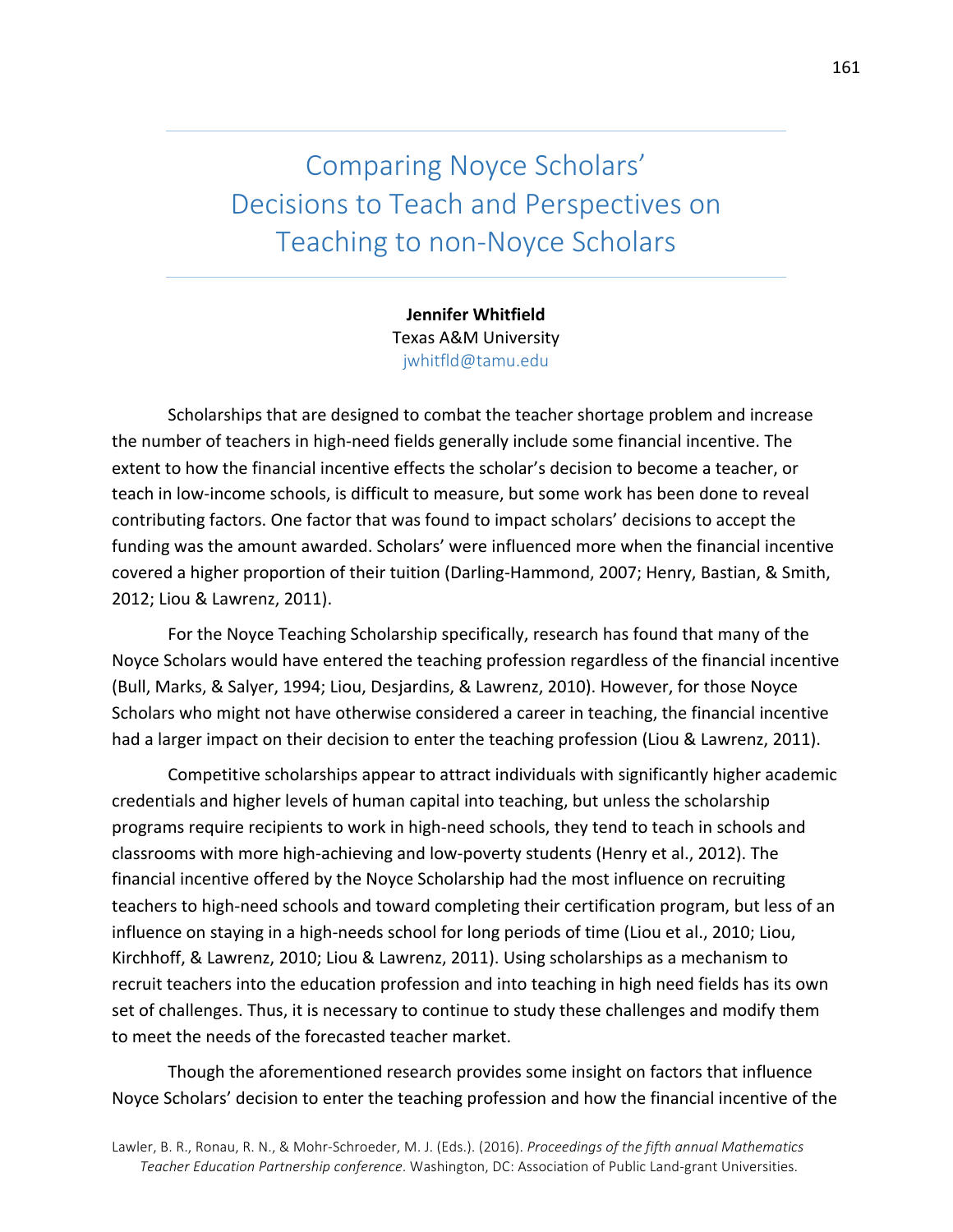scholarship impacted their decision to teach, little research has been conducted on characteristics unique to Noyce Scholars. Comparing the perceptions of the Noyce Scholars on various aspects of teaching and the teaching profession with a similar group of teachers that did not receive the Noyce scholarship may shed some light on differences between Noyce Scholars and non-Noyce Scholars. The research questions that guided this study were:

- 1. How do the Noyce Scholars' perceptions of teaching and of the teaching profession differ from the perceptions of a group of non-Noyce Scholars who were certified from the same teacher preparation program?
- 2. How do Noyce Scholars' decisions about teaching and of the teaching profession differ from the perceptions of a group of non-Noyce Scholars who were certified from the same teacher preparation program?

The work of the Mathematics Teacher Education Partnership (MTE-P) addresses the significant national shortage of well-prepared secondary mathematics teachers. One focus is the recruitment of students into the teaching profession. Data from this study may inform the Marketing for Attracting Teacher Hopefuls (MATH) research action cluster in their work to recruit students into the profession. Identifying how and when groups of students make decisions to become teachers can help when marketing various teacher preparation programs.

### **Methods and Instrumentation**

For this quasi-experimental study, we applied stratified matched sampling to compare the decisions and perceptions of participants who received a Noyce scholarship to those participants who did not receive a Noyce scholarship. Targeted participants were students who received their secondary mathematics or science teaching certification from a university in the southwestern region of the United States sometime from 2002 to 2014. Additionally, all targeted participants were prepared by the same undergraduate teacher preparation program. The data for this study was generated from one survey, administered electronically, to the 61 participants (29 Noyce Scholars and 32 non-Noyce Scholars) in the summer of 2015.

This survey was adapted from two other surveys; the Schools and Staffing Survey (SASS) created by the National Center for Educational Statistics (NCES, 2012) and the Noyce Scholar Survey developed at the University of Minnesota for the Noyce Evaluation Report (University of Minnesota, 2012). The resulting survey contained 70 questions that were classified into nine sections: Personal Information (PI), Employment Information (EI), Decisions on Becoming a STEM Teacher (DBST), Mentoring and Induction Experiences (MIE), Impressions of Teaching and Current Job (ITCJ), Plans for Graduate Education (PGE), Teacher Preparation (TP), School Climate and Teacher Attitudes (SCTA), and the Noyce Scholarship (NS).

The questions on the survey had a variety of answer types. Some questions used categorical scales, some were ordinal scales, and others were open-ended. Most of the ordinal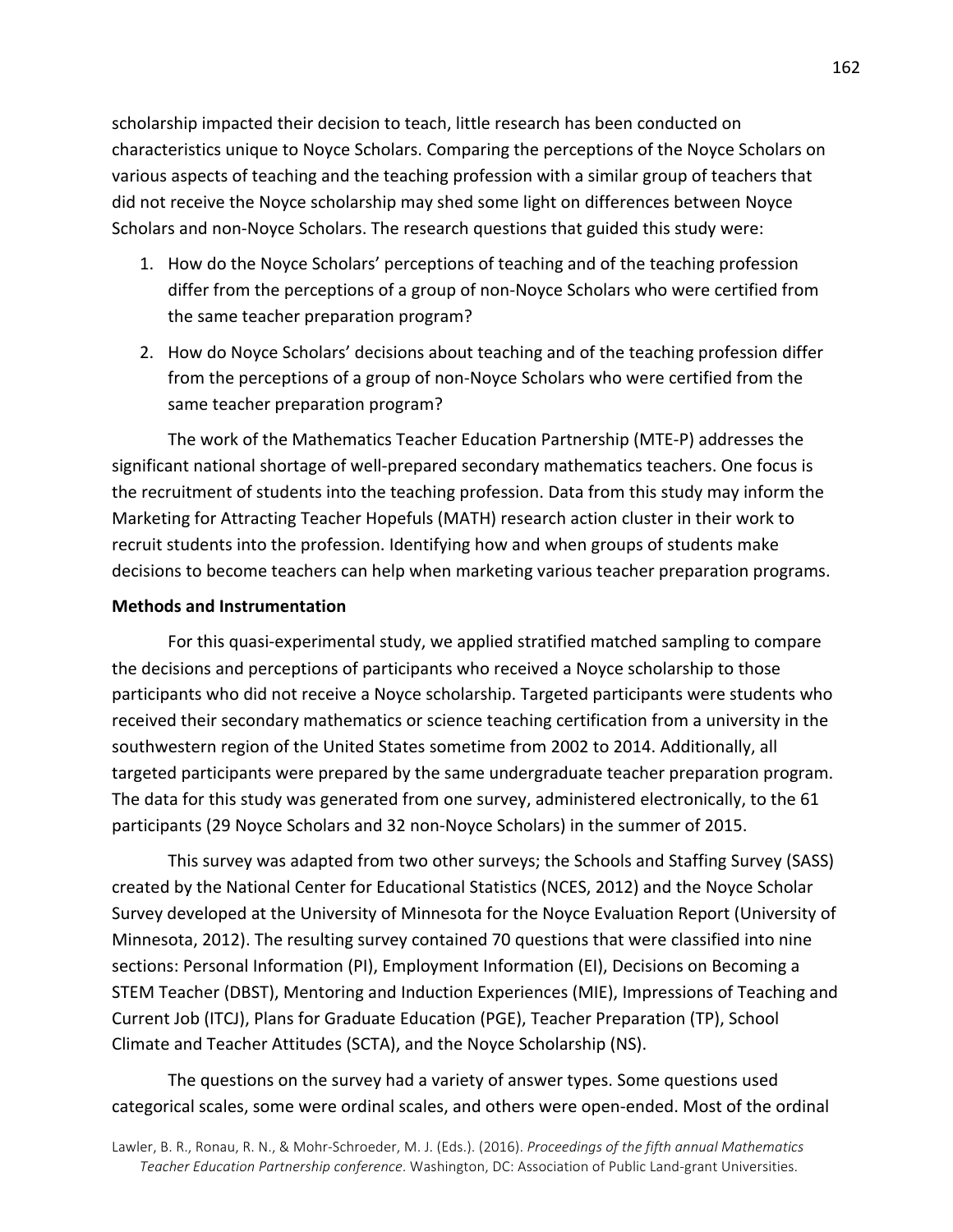scale questions had multi-part statements where participants ranked the statements on fouror five- point Likert scales. The full set of questions used for the survey can be found at aggieteach.tamu.edu/noyce-monitoring-and-evaluation-project.

## **Results**

Responses from the survey were analyzed to determine any statistically significant differences between two independent groups of participants, Noyce Scholars and non-Noyce Scholars, across four categories of the survey. The four categories are: Decisions on Becoming a STEM Teacher (DBST), Plans for Graduate Education (PGE), Teacher Preparation (TP), and School Climate and Teacher Attitudes (SCTA). Some questions within categories were analyzed on a statement-by-statement basis and for others latent variables were created via an Exploratory Factor Analysis. For the latent variables, corresponding factor scores were calculated and Mann-Whitney U tests were used to determine any significant differences between the groups on both the latent variables and the statement-by-statement analysis. The two categories that produced statistically significant differences between groups were DBST and PGE. No statistically significant differences between Noyce Scholars and non-Noyce Scholars were found for the TP and SCTA categories.

**Decisions on becoming a STEM teacher.** The DBST category contained two nominal scale questions. The first question was "Did any of the following help you decide to become a STEM teacher?" A list of nine statements followed this question and participants responded to each statement with "yes" or "no." Responses to two of these statements were statistically significant. The first of these two was, "I like the flexibility and/or autonomy of STEM teaching." Results of the Mann-Whitney *U* test ( $p = 0.011$ ) indicated that non-Noyce participants were influenced more by the flexibility and/or autonomy of STEM teaching than the Noyce participants. Glass' effect size value  $(\Delta = 0.863)$  suggested a high practical significance.

The second statement that produced a statistically significant difference was "I feel that a teaching career is/will be conducive to my family life.". Results of the Mann-Whitney U test (p) = 0.005) indicated that non-Noyce participants were influenced more by a teaching career being conducive to family life  $(M = 0.88, SD = 0.336)$  than Noyce participants  $(M = 0.55, SD =$ 0.506). Glass' effect size value ( $\Delta$  = 0.982) suggested a high practical significance.

The second question in the DBST category that produced a statistically significant difference  $(p = 0.033)$  between non-Noyce  $(M = 1.69, SD = 0.471)$  and Noyce participants  $(M = 1.69, SD = 0.471)$ 1.41, *SD* = 0.501) was "At what point in your life did you decide to become a STEM teacher?" The frequency counts indicate that significantly more Noyce participants decided to become a STEM teacher before the age of 18 ( $n = 17$ ) than non-Noyce ( $n = 12$ ). Additionally, significantly more non-Noyce participants decided to become a STEM teacher between the ages of 19 and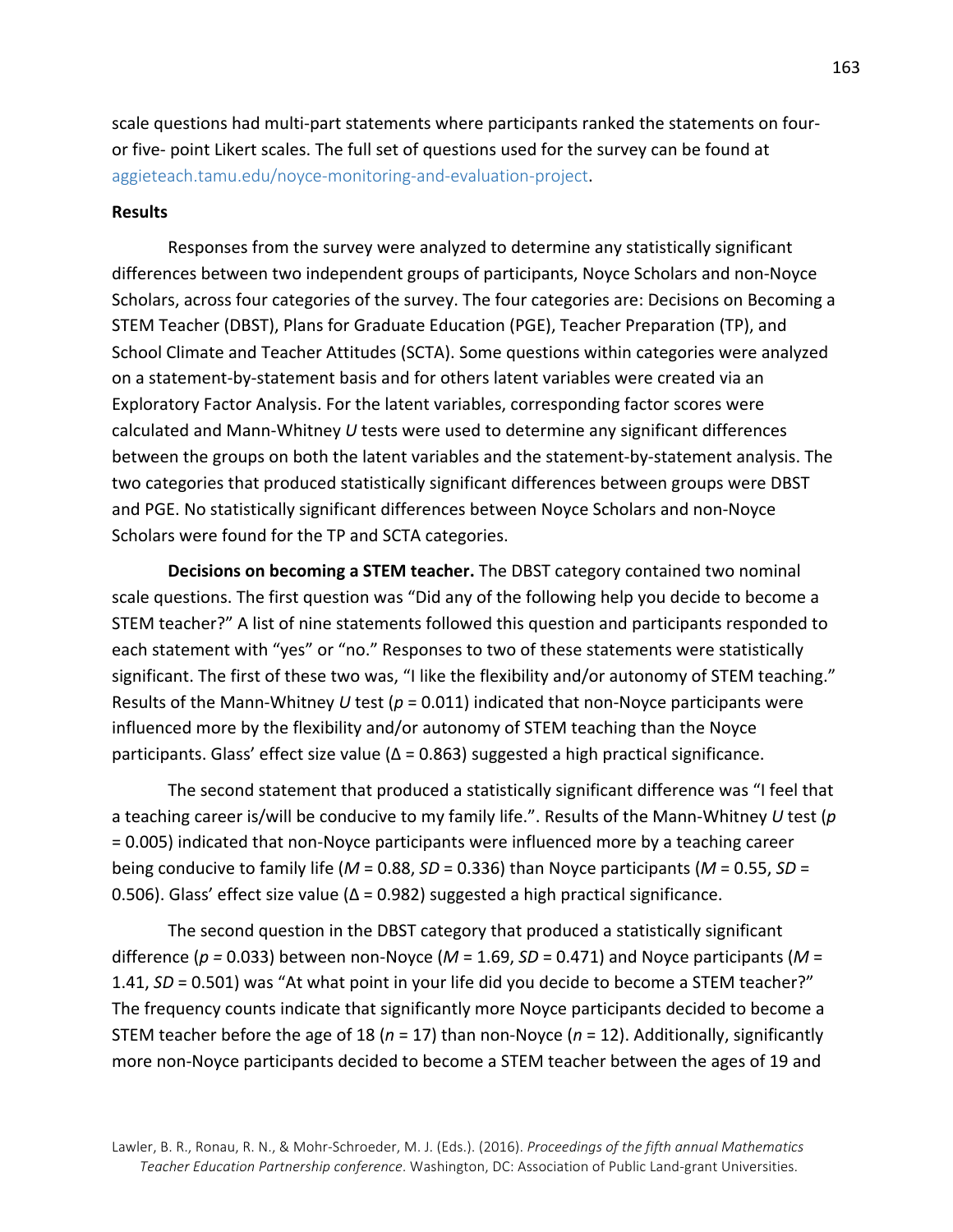22 ( $n = 22$ ) than Noyce ( $n = 10$ ). Glass' effect size value ( $\Delta = 0.594$ ) suggests a moderate practical significance.

**Plans for graduate education (PGE)**. The PGE category contained two nominal scale questions. The first question was "Since graduating from the university have you taken any graduate level classes?" Participants responded with "yes" or "no." The Mann-Whitney U test produced statistically significant difference ( $p = 0.042$ ) between the two groups. These results indicate that Noyce participants had taken significantly more graduate level classes since graduating from the university than non-Noyce participants. Glass' effect size value ( $\Delta$  = 0.564) suggests a moderate practical significance.

The second question regarding plans for post-baccalaureate education was "Since graduating from the university have you received any advanced degrees?" and participants responded "yes" or "no." A Mann-Whitney *U* test indicated that there was a statistically significant difference ( $p = 0.036$ ) between the two groups. These results indicate that significantly more Noyce participants had obtained a master's degree than non-Noyce participants. Glass' effect size value ( $Δ = 0.647$ ) suggests a moderate practical significance.

### **What was Learned from this Work**

The Noyce Scholars, in general, made decisions about their future plans at younger ages and for different reasons than the non-Noyce Scholars. Significantly more Noyce Scholars decided to become teachers before the age of 18 than non-Noyce Scholars. Furthermore, external factors like flexibility or autonomy of STEM teaching and conduciveness to family life seemed to be less of an influence on Noyce Scholars' decisions to teach. This may suggest that Noyce Scholars were more actively thinking about their future careers while still in high school. Additionally, Noyce Scholars may decide to become teachers for reasons other than "flexibility or autonomy of STEM teaching" and "conduciveness to family life" for deciding to be a teacher. Noyce Scholars appear to be less influenced during their college-aged years on making a career choice since many of them made the decision before 18. Non-Noyce Scholars, on the other hand, seem to be enter college less decided on a career choice and may be more influenced by external factors when choosing a career. Thus, when recruiting teachers into the profession during the college years, external factors like "flexibility or autonomy of STEM teaching" and "conduciveness to family life" may be good aspects of the teaching profession to highlight to recruit college aged students into the teaching profession or at least to get them thinking about selecting teaching as a career.

Results in the PGE category also indicate that Noyce Scholars decide to invest in their graduate education at a higher rate than their non-Noyce counterparts. This could be due, in part, to the high academic achievement that Noyce Scholars had to demonstrate as an undergraduate to receive the Noyce funding. Noyce scholars may value education, in general,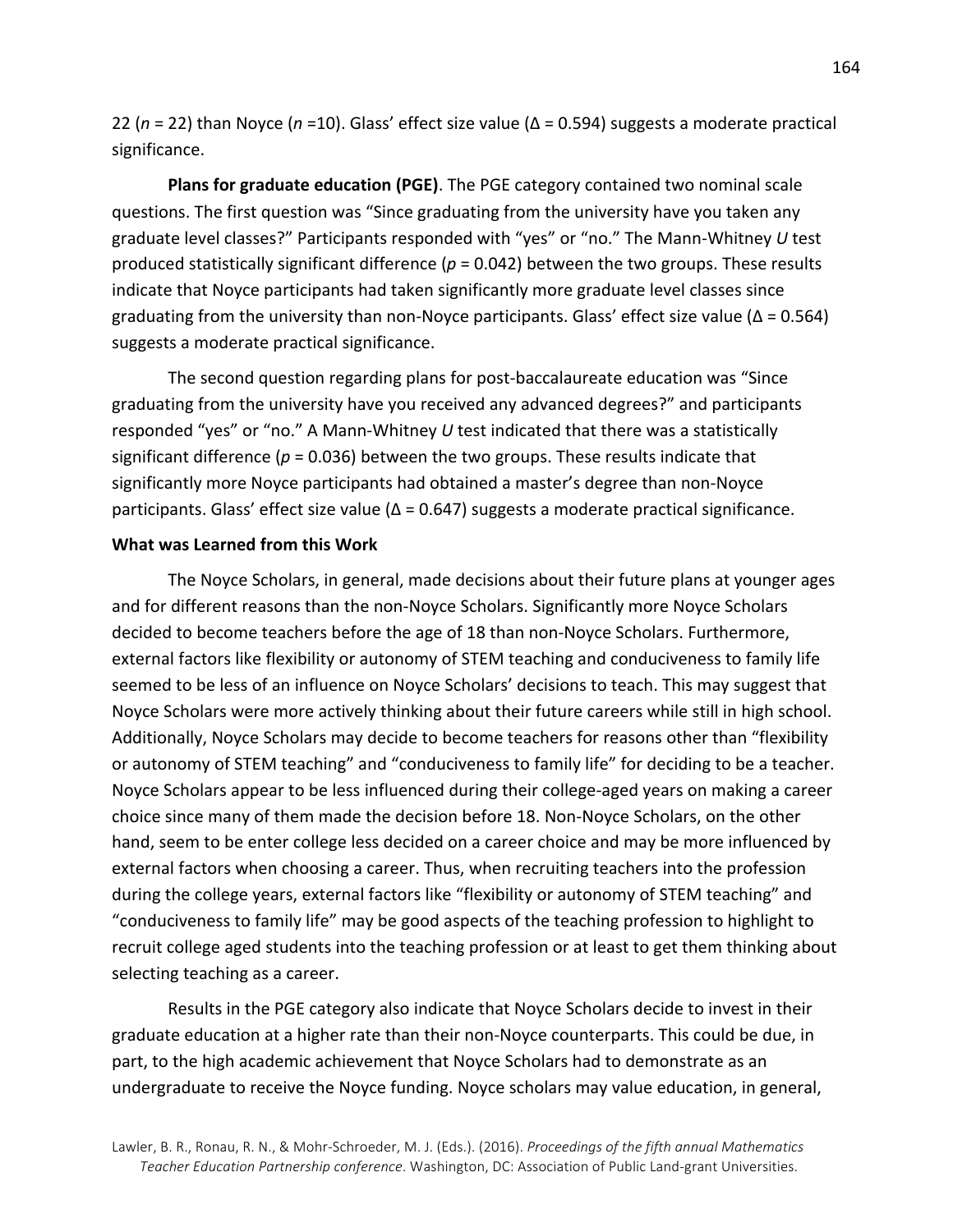more than the non-Noyce students. Additionally, receiving the scholarship funds as an undergraduate could have put the Noyce Scholars in a position where they had less student loan debt and thus, more willingness to invest money in graduate studies. This notion cannot be fully supported by the results of this study, but it is something that could be explored in future studies. 

# **Conclusion**

One of the reasons MTE-P was formed was to "address the significant national shortage of well-prepared secondary mathematics teachers who can support their students in achieving the Common Core State Standards for Mathematics" (Association of Public and Land-Grant Universities, ND). The Noyce Scholars are a group of well-prepared secondary mathematics teachers. Discovering any unique characteristics about the Noyce Scholars may give some insight to how better recruit high-achieving students into the teaching profession. This study provides some examples of such insight.

## **For More Information**

- Correspondence concerning this article should be addressed to Jennifer G. Whitfield, Department of Mathematics Mail Stop 3257, Texas A&M University, College Station, TX 77843.
- Contact: jwhitfld@tamu.edu
- The National Science Foundation Division of Undergraduate Education Award 1439907 supported this research.

## **References**

- Association of Public and Land Grant Universities. (ND). *Mathematics Teacher Education Partnership*, Retrieved from www.aplu.org/projects-and-initiatives/stem-education/mathematics-teachereducation-partnership/index.html
- Bull, K. S., Marks, S., & Salyer, B. K. (1994). Future teacher scholarship programs for science education: Rationale for teaching in perceived high-need areas. *Journal of Science Education and Technology*, *3*(1), 71-76.
- Darling-Hammond, L. (2007). We need to invest in math and science teachers. *Chronicle of Higher* Education, 54(17), B20. Retrieved from chronicle.com/article/We-Need-to-Invest-in-Math-and/14523
- Henry, G. T., Bastian, K. C., & Smith, A. A. (2012). Scholarships to recruit the "best and brightest" into teaching: Who is recruited, where do they teach, how effective are they, and how long do they stay? *Educational Researcher*, *41*(3), 83-92.
- Liou, P. Y., Desjardins, C. D., & Lawrenz, F. (2010). Influence of scholarships on STEM teachers: Cluster analysis and characteristics. *School Science and Mathematics*, 110(3), 128-143.

Lawler, B. R., Ronau, R. N., & Mohr-Schroeder, M. J. (Eds.). (2016). *Proceedings of the fifth annual Mathematics* Teacher Education Partnership conference. Washington, DC: Association of Public Land-grant Universities.